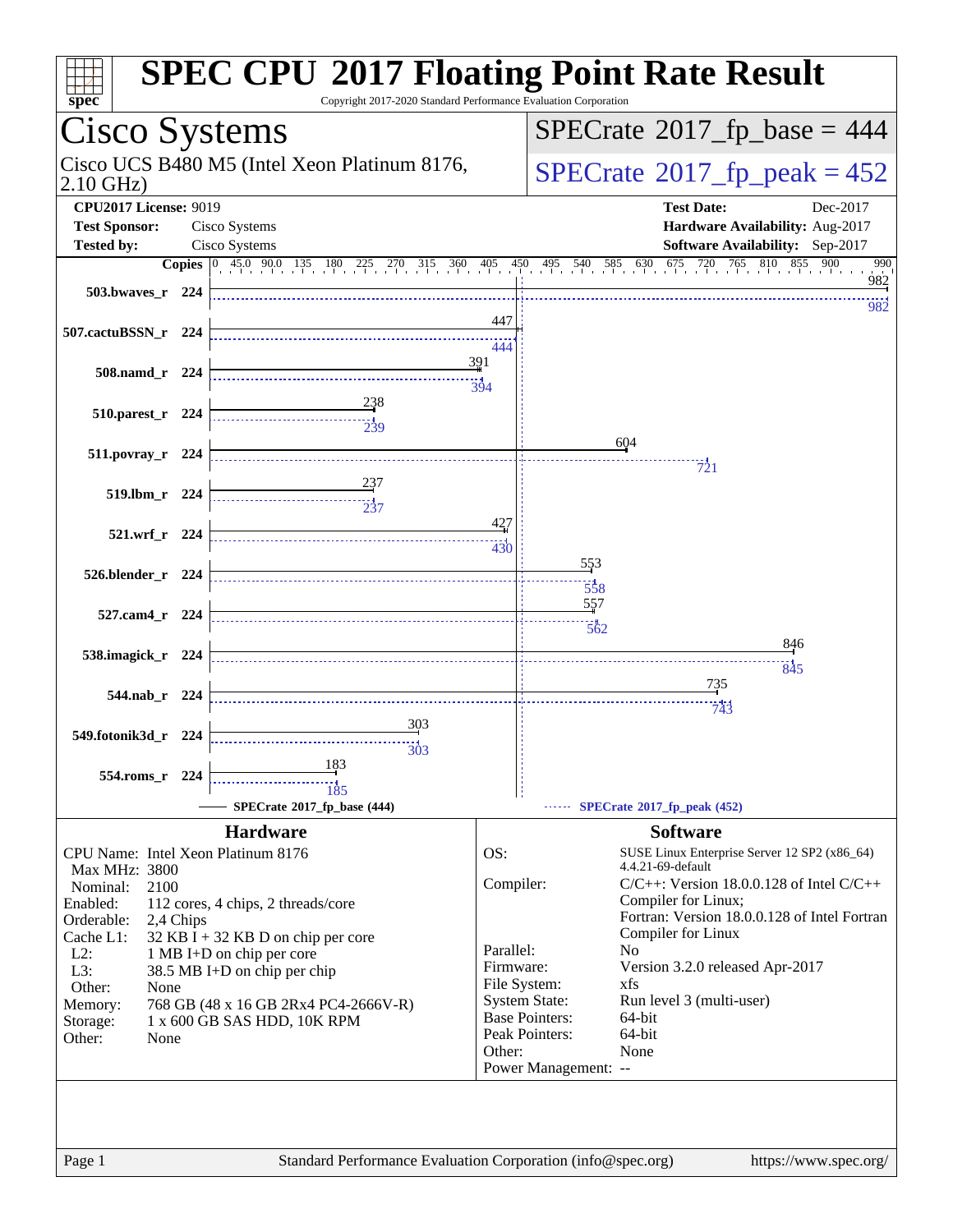

Copyright 2017-2020 Standard Performance Evaluation Corporation

### Cisco Systems

2.10 GHz) Cisco UCS B480 M5 (Intel Xeon Platinum 8176,  $\vert$ [SPECrate](http://www.spec.org/auto/cpu2017/Docs/result-fields.html#SPECrate2017fppeak)®[2017\\_fp\\_peak = 4](http://www.spec.org/auto/cpu2017/Docs/result-fields.html#SPECrate2017fppeak)52

 $SPECTate$ <sup>®</sup>[2017\\_fp\\_base =](http://www.spec.org/auto/cpu2017/Docs/result-fields.html#SPECrate2017fpbase) 444

**[CPU2017 License:](http://www.spec.org/auto/cpu2017/Docs/result-fields.html#CPU2017License)** 9019 **[Test Date:](http://www.spec.org/auto/cpu2017/Docs/result-fields.html#TestDate)** Dec-2017 **[Test Sponsor:](http://www.spec.org/auto/cpu2017/Docs/result-fields.html#TestSponsor)** Cisco Systems **[Hardware Availability:](http://www.spec.org/auto/cpu2017/Docs/result-fields.html#HardwareAvailability)** Aug-2017 **[Tested by:](http://www.spec.org/auto/cpu2017/Docs/result-fields.html#Testedby)** Cisco Systems **[Software Availability:](http://www.spec.org/auto/cpu2017/Docs/result-fields.html#SoftwareAvailability)** Sep-2017

#### **[Results Table](http://www.spec.org/auto/cpu2017/Docs/result-fields.html#ResultsTable)**

|                                        | <b>Base</b>   |                |       |                | <b>Peak</b> |                |       |               |                |              |                |              |                |              |
|----------------------------------------|---------------|----------------|-------|----------------|-------------|----------------|-------|---------------|----------------|--------------|----------------|--------------|----------------|--------------|
| <b>Benchmark</b>                       | <b>Copies</b> | <b>Seconds</b> | Ratio | <b>Seconds</b> | Ratio       | <b>Seconds</b> | Ratio | <b>Copies</b> | <b>Seconds</b> | <b>Ratio</b> | <b>Seconds</b> | <b>Ratio</b> | <b>Seconds</b> | <b>Ratio</b> |
| 503.bwaves_r                           | 224           | 2286           | 983   | 2288           | 982         | 2290           | 981   | 224           | 2286           | 983          | 2287           | 982          | 2287           | 982          |
| 507.cactuBSSN r                        | 224           | 638            | 445   | 627            | 452         | 635            | 447   | 224           | 640            | 443          | 639            | 444          | 639            | 444          |
| $508$ .namd $r$                        | 224           | 545            | 391   | 548            | 388         | 542            | 392   | 224           | 539            | 395          | 540            | 394          | 540            | 394          |
| 510.parest_r                           | 224           | 2449           | 239   | 2465           | 238         | 2470           | 237   | 224           | 2457           | 239          | 2456           | 239          | 2472           | 237          |
| 511.povray_r                           | 224           | 865            | 605   | 867            | 604         | 868            | 603   | 224           | 725            | 721          | 726            | 720          | 724            | 722          |
| 519.1bm r                              | 224           | 998            | 237   | 998            | 237         | 997            | 237   | 224           | 990            | 239          | 995            | 237          | 994            | 237          |
| $521$ .wrf r                           | 224           | 1164           | 431   | 1177           | 426         | 1174           | 427   | 224           | 1166           | 430          | 1166           | 430          | 1166           | 430          |
| 526.blender r                          | 224           | 616            | 554   | 617            | 552         | 617            | 553   | 224           | 611            | 558          | 611            | 559          | 612            | 558          |
| $527.cam4_r$                           | 224           | 705            | 555   | 703            | 557         | 703            | 558   | 224           | 697            | 562          | 697            | 562          | 699            | 560          |
| 538.imagick_r                          | 224           | 658            | 846   | 658            | 846         | 659            | 845   | 224           | 659            | 845          | 659            | 846          | 660            | 845          |
| 544.nab r                              | 224           | 513            | 735   | 512            | 736         | 513            | 735   | 224           | 499            | 755          | 508            | 742          | 507            | 743          |
| 549.fotonik3d r                        | 224           | 2886           | 302   | 2883           | 303         | 2883           | 303   | 224           | 2885           | 303          | 2888           | 302          | 2882           | 303          |
| $554$ .roms $r$                        | 224           | 1950           | 183   | 1944           | 183         | 1950           | 183   | 224           | 1943           | 183          | 1928           | 185          | 1926           | 185          |
| $SPECrate$ <sup>®</sup> 2017_fp_base = |               | 444            |       |                |             |                |       |               |                |              |                |              |                |              |

**[SPECrate](http://www.spec.org/auto/cpu2017/Docs/result-fields.html#SPECrate2017fppeak)[2017\\_fp\\_peak =](http://www.spec.org/auto/cpu2017/Docs/result-fields.html#SPECrate2017fppeak) 452**

Results appear in the [order in which they were run](http://www.spec.org/auto/cpu2017/Docs/result-fields.html#RunOrder). Bold underlined text [indicates a median measurement](http://www.spec.org/auto/cpu2017/Docs/result-fields.html#Median).

#### **[Submit Notes](http://www.spec.org/auto/cpu2017/Docs/result-fields.html#SubmitNotes)**

 The taskset mechanism was used to bind copies to processors. The config file option 'submit' was used to generate taskset commands to bind each copy to a specific processor. For details, please see the config file.

### **[Operating System Notes](http://www.spec.org/auto/cpu2017/Docs/result-fields.html#OperatingSystemNotes)**

Stack size set to unlimited using "ulimit -s unlimited"

#### **[General Notes](http://www.spec.org/auto/cpu2017/Docs/result-fields.html#GeneralNotes)**

Environment variables set by runcpu before the start of the run: LD\_LIBRARY\_PATH = "/home/cpu2017/lib/ia32:/home/cpu2017/lib/intel64:/home/cpu2017/je5.0.1-32:/home/cpu2017/je5.0.1-64"

 Binaries compiled on a system with 1x Intel Core i7-4790 CPU + 32GB RAM memory using Redhat Enterprise Linux 7.4 Transparent Huge Pages enabled by default Prior to runcpu invocation Filesystem page cache synced and cleared with: sync; echo 3> /proc/sys/vm/drop\_caches No: The test sponsor attests, as of date of publication, that CVE-2017-5754 (Meltdown) is mitigated in the system as tested and documented. No: The test sponsor attests, as of date of publication, that CVE-2017-5753 (Spectre variant 1)

**(Continued on next page)**

| Page 2 | Standard Performance Evaluation Corporation (info@spec.org) | https://www.spec.org/ |
|--------|-------------------------------------------------------------|-----------------------|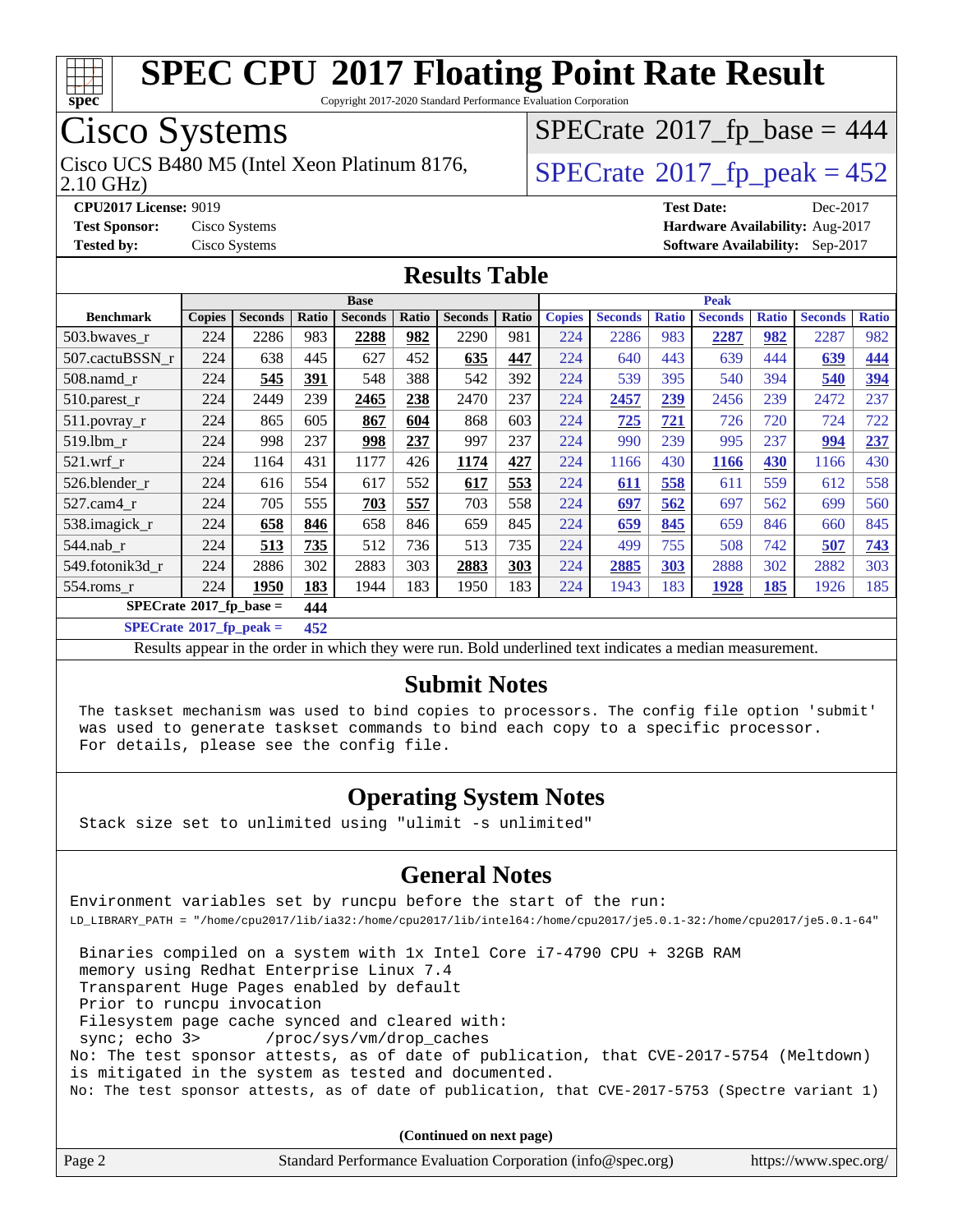

Copyright 2017-2020 Standard Performance Evaluation Corporation

### Cisco Systems

Cisco UCS B480 M5 (Intel Xeon Platinum 8176,  $\vert$ [SPECrate](http://www.spec.org/auto/cpu2017/Docs/result-fields.html#SPECrate2017fppeak)®[2017\\_fp\\_peak = 4](http://www.spec.org/auto/cpu2017/Docs/result-fields.html#SPECrate2017fppeak)52

 $SPECTate$ <sup>®</sup>[2017\\_fp\\_base =](http://www.spec.org/auto/cpu2017/Docs/result-fields.html#SPECrate2017fpbase) 444

2.10 GHz)

**[Tested by:](http://www.spec.org/auto/cpu2017/Docs/result-fields.html#Testedby)** Cisco Systems **[Software Availability:](http://www.spec.org/auto/cpu2017/Docs/result-fields.html#SoftwareAvailability)** Sep-2017

**[CPU2017 License:](http://www.spec.org/auto/cpu2017/Docs/result-fields.html#CPU2017License)** 9019 **[Test Date:](http://www.spec.org/auto/cpu2017/Docs/result-fields.html#TestDate)** Dec-2017 **[Test Sponsor:](http://www.spec.org/auto/cpu2017/Docs/result-fields.html#TestSponsor)** Cisco Systems **[Hardware Availability:](http://www.spec.org/auto/cpu2017/Docs/result-fields.html#HardwareAvailability)** Aug-2017

#### **[General Notes \(Continued\)](http://www.spec.org/auto/cpu2017/Docs/result-fields.html#GeneralNotes)**

is mitigated in the system as tested and documented. No: The test sponsor attests, as of date of publication, that CVE-2017-5715 (Spectre variant 2) is mitigated in the system as tested and documented.

This benchmark result is intended to provide perspective on past performance using the historical hardware and/or software described on this result page.

The system as described on this result page was formerly generally available. At the time of this publication, it may not be shipping, and/or may not be supported, and/or may fail to meet other tests of General Availability described in the SPEC OSG Policy document, <http://www.spec.org/osg/policy.html>

This measured result may not be representative of the result that would be measured were this benchmark run with hardware and software available as of the publication date.

#### **[Platform Notes](http://www.spec.org/auto/cpu2017/Docs/result-fields.html#PlatformNotes)**

BIOS Settings: Intel HyperThreading Technology set to Enabled CPU performance set to Enterprise Power Performance Tuning set to OS Controls SNC set to Enabled IMC Interleaving set to 1-way Interleave Patrol Scrub set to Disabled Sysinfo program /home/cpu2017/bin/sysinfo Rev: r5797 of 2017-06-14 96c45e4568ad54c135fd618bcc091c0f running on linux-0vth Fri Jan 1 06:53:45 2010 SUT (System Under Test) info as seen by some common utilities. For more information on this section, see <https://www.spec.org/cpu2017/Docs/config.html#sysinfo> From /proc/cpuinfo model name : Intel(R) Xeon(R) Platinum 8176 CPU @ 2.10GHz 4 "physical id"s (chips) 224 "processors" cores, siblings (Caution: counting these is hw and system dependent. The following excerpts from /proc/cpuinfo might not be reliable. Use with caution.) cpu cores : 28 siblings : 56 physical 0: cores 0 1 2 3 4 5 6 8 9 10 11 12 13 14 16 17 18 19 20 21 22 24 25 26 27 28 29 30

**(Continued on next page)**

| Page 3 | Standard Performance Evaluation Corporation (info@spec.org) | https://www.spec.org/ |
|--------|-------------------------------------------------------------|-----------------------|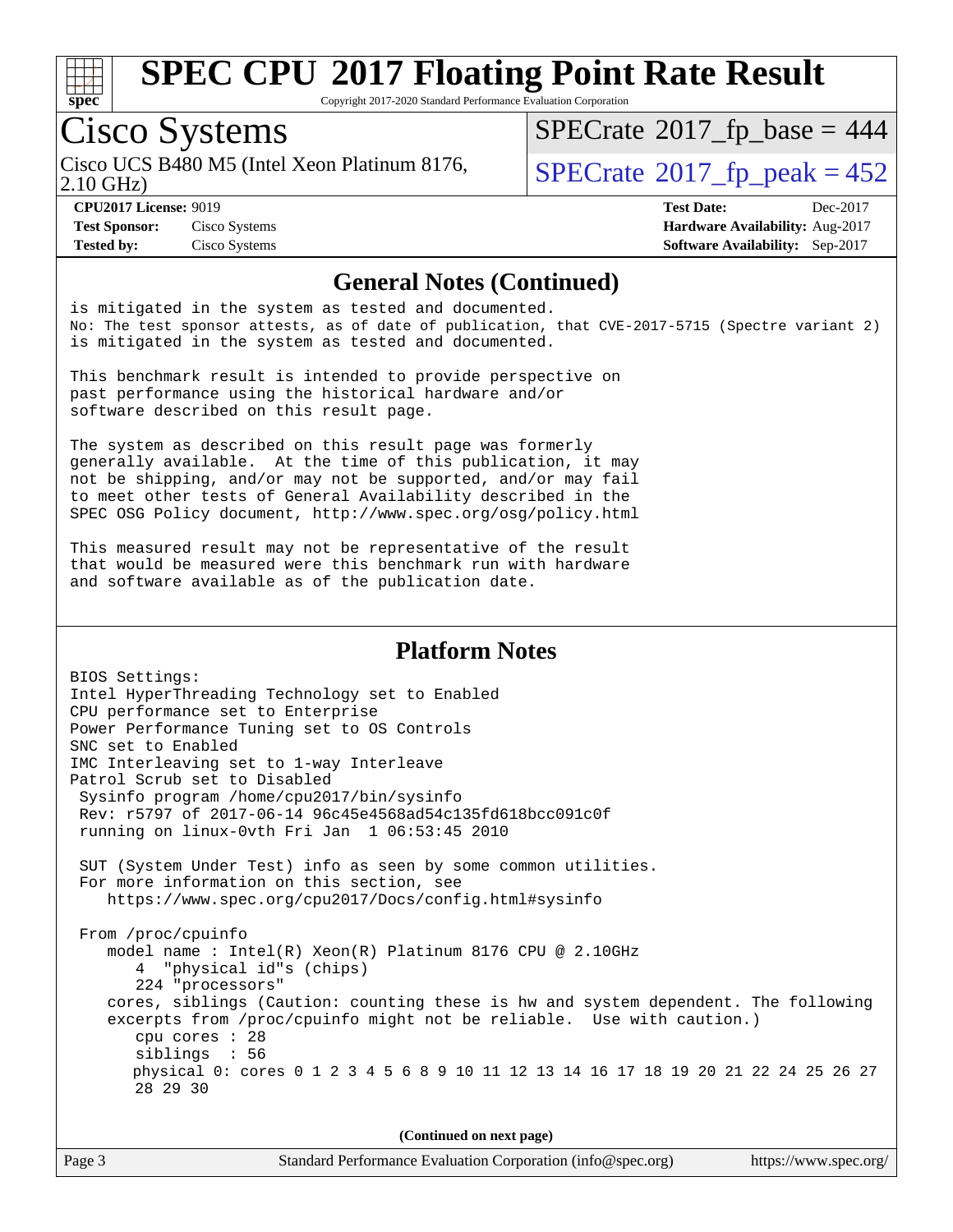

Copyright 2017-2020 Standard Performance Evaluation Corporation

| Cisco Systems                                               |                                                             | $SPECrate$ <sup>®</sup> 2017_fp_base = 444                                                                                                                          |          |
|-------------------------------------------------------------|-------------------------------------------------------------|---------------------------------------------------------------------------------------------------------------------------------------------------------------------|----------|
| Cisco UCS B480 M5 (Intel Xeon Platinum 8176,<br>$2.10$ GHz) |                                                             | $SPECTate^{\circ}2017$ _fp_peak = 452                                                                                                                               |          |
| <b>CPU2017 License: 9019</b>                                |                                                             | <b>Test Date:</b>                                                                                                                                                   | Dec-2017 |
| <b>Test Sponsor:</b><br>Cisco Systems                       |                                                             | Hardware Availability: Aug-2017                                                                                                                                     |          |
| Cisco Systems<br><b>Tested by:</b>                          |                                                             | <b>Software Availability:</b> Sep-2017                                                                                                                              |          |
|                                                             |                                                             |                                                                                                                                                                     |          |
|                                                             | <b>Platform Notes (Continued)</b>                           |                                                                                                                                                                     |          |
| 28 29 30                                                    |                                                             | physical 1: cores 0 1 2 3 4 5 6 8 9 10 11 12 13 14 16 17 18 19 20 21 22 24 25 26 27                                                                                 |          |
| 28 29 30                                                    |                                                             | physical 2: cores 0 1 2 3 4 5 6 8 9 10 11 12 13 14 16 17 18 19 20 21 22 24 25 26 27                                                                                 |          |
| 28 29 30                                                    |                                                             | physical 3: cores 0 1 2 3 4 5 6 8 9 10 11 12 13 14 16 17 18 19 20 21 22 24 25 26 27                                                                                 |          |
| From lscpu:                                                 |                                                             |                                                                                                                                                                     |          |
| Architecture:                                               | x86 64                                                      |                                                                                                                                                                     |          |
| $CPU$ op-mode( $s$ ):                                       | $32$ -bit, $64$ -bit                                        |                                                                                                                                                                     |          |
| Byte Order:                                                 | Little Endian                                               |                                                                                                                                                                     |          |
| CPU(s):                                                     | 224                                                         |                                                                                                                                                                     |          |
| On-line $CPU(s)$ list:                                      | $0 - 223$                                                   |                                                                                                                                                                     |          |
| Thread(s) per core:                                         | $\overline{2}$                                              |                                                                                                                                                                     |          |
| Core(s) per socket:                                         | 28                                                          |                                                                                                                                                                     |          |
| Socket(s):                                                  | 4                                                           |                                                                                                                                                                     |          |
| NUMA $node(s)$ :                                            | 8                                                           |                                                                                                                                                                     |          |
| Vendor ID:                                                  | GenuineIntel                                                |                                                                                                                                                                     |          |
| CPU family:                                                 | 6                                                           |                                                                                                                                                                     |          |
| Model:                                                      | 85                                                          |                                                                                                                                                                     |          |
| Model name:                                                 |                                                             | $Intel(R) Xeon(R) Platinum 8176 CPU @ 2.10GHz$                                                                                                                      |          |
| Stepping:<br>CPU MHz:                                       | 4<br>3549.190                                               |                                                                                                                                                                     |          |
| CPU max MHz:                                                | 3800.0000                                                   |                                                                                                                                                                     |          |
| CPU min MHz:                                                | 1000.0000                                                   |                                                                                                                                                                     |          |
| BogoMIPS:                                                   | 4190.13                                                     |                                                                                                                                                                     |          |
| Virtualization:                                             | $VT - x$                                                    |                                                                                                                                                                     |          |
| L1d cache:                                                  | 32K                                                         |                                                                                                                                                                     |          |
| Lli cache:                                                  | 32K                                                         |                                                                                                                                                                     |          |
| $L2$ cache:                                                 | 1024K                                                       |                                                                                                                                                                     |          |
| L3 cache:                                                   | 39424K                                                      |                                                                                                                                                                     |          |
| NUMA node0 CPU(s):                                          |                                                             | $0-3, 7-9, 14-17, 21-23, 112-115, 119-121, 126-129, 133-135$                                                                                                        |          |
| NUMA node1 CPU(s):                                          |                                                             | 4-6, 10-13, 18-20, 24-27, 116-118, 122-125, 130-132, 136-139                                                                                                        |          |
| NUMA node2 CPU(s):                                          |                                                             | 28-31, 35-37, 42-45, 49-51, 140-143, 147-149, 154-157, 161-163                                                                                                      |          |
| NUMA node3 CPU(s):                                          |                                                             | 32-34, 38-41, 46-48, 52-55, 144-146, 150-153, 158-160, 164-167                                                                                                      |          |
| NUMA node4 CPU(s):                                          |                                                             | 56-59, 63-65, 70-73, 77-79, 168-171, 175-177, 182-185, 189-191                                                                                                      |          |
| NUMA node5 CPU(s):                                          |                                                             | 60-62, 66-69, 74-76, 80-83, 172-174, 178-181, 186-188, 192-195                                                                                                      |          |
| NUMA node6 CPU(s):                                          |                                                             | 84-87, 91-93, 98-101, 105-107, 196-199, 203-205, 210-213, 217-219                                                                                                   |          |
| NUMA node7 CPU(s):                                          |                                                             | 88-90, 94-97, 102-104, 108-111, 200-202, 206-209, 214-216, 220-223                                                                                                  |          |
| Flags:                                                      |                                                             | fpu vme de pse tsc msr pae mce cx8 apic sep mtrr pge mca cmov<br>pat pse36 clflush dts acpi mmx fxsr sse sse2 ss ht tm pbe syscall nx pdpelqb rdtscp                |          |
|                                                             |                                                             |                                                                                                                                                                     |          |
|                                                             |                                                             | lm constant_tsc art arch_perfmon pebs bts rep_good nopl xtopology nonstop_tsc<br>aperfmperf eagerfpu pni pclmulqdq dtes64 monitor ds_cpl vmx smx est tm2 ssse3 sdbg |          |
|                                                             |                                                             | fma cx16 xtpr pdcm pcid dca sse4_1 sse4_2 x2apic movbe popcnt tsc_deadline_timer aes                                                                                |          |
|                                                             |                                                             | xsave avx f16c rdrand lahf_lm abm 3dnowprefetch ida arat epb pln pts dtherm hwp                                                                                     |          |
|                                                             |                                                             | hwp_act_window hwp_epp hwp_pkg_req intel_pt tpr_shadow vnmi flexpriority ept vpid                                                                                   |          |
|                                                             |                                                             | fsgsbase tsc_adjust bmil hle avx2 smep bmi2 erms invpcid rtm cqm mpx avx512f                                                                                        |          |
|                                                             | (Continued on next page)                                    |                                                                                                                                                                     |          |
| Page 4                                                      | Standard Performance Evaluation Corporation (info@spec.org) | https://www.spec.org/                                                                                                                                               |          |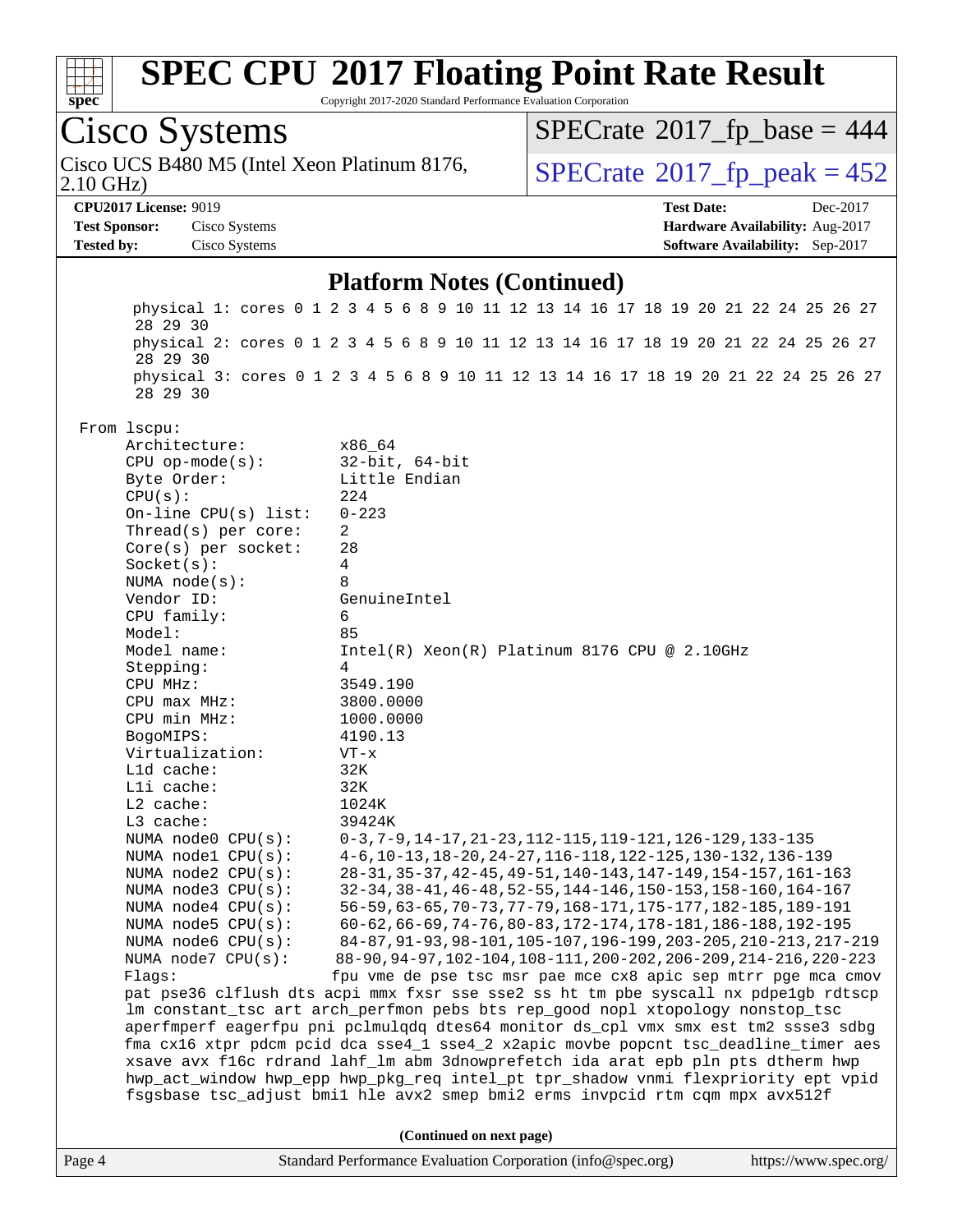

Copyright 2017-2020 Standard Performance Evaluation Corporation

### Cisco Systems

2.10 GHz) Cisco UCS B480 M5 (Intel Xeon Platinum 8176,  $\vert$ [SPECrate](http://www.spec.org/auto/cpu2017/Docs/result-fields.html#SPECrate2017fppeak)®[2017\\_fp\\_peak = 4](http://www.spec.org/auto/cpu2017/Docs/result-fields.html#SPECrate2017fppeak)52

 $SPECTate$ <sup>®</sup>[2017\\_fp\\_base =](http://www.spec.org/auto/cpu2017/Docs/result-fields.html#SPECrate2017fpbase) 444

**[Test Sponsor:](http://www.spec.org/auto/cpu2017/Docs/result-fields.html#TestSponsor)** Cisco Systems **[Hardware Availability:](http://www.spec.org/auto/cpu2017/Docs/result-fields.html#HardwareAvailability)** Aug-2017 **[Tested by:](http://www.spec.org/auto/cpu2017/Docs/result-fields.html#Testedby)** Cisco Systems **[Software Availability:](http://www.spec.org/auto/cpu2017/Docs/result-fields.html#SoftwareAvailability)** Sep-2017

**[CPU2017 License:](http://www.spec.org/auto/cpu2017/Docs/result-fields.html#CPU2017License)** 9019 **[Test Date:](http://www.spec.org/auto/cpu2017/Docs/result-fields.html#TestDate)** Dec-2017

#### **[Platform Notes \(Continued\)](http://www.spec.org/auto/cpu2017/Docs/result-fields.html#PlatformNotes)**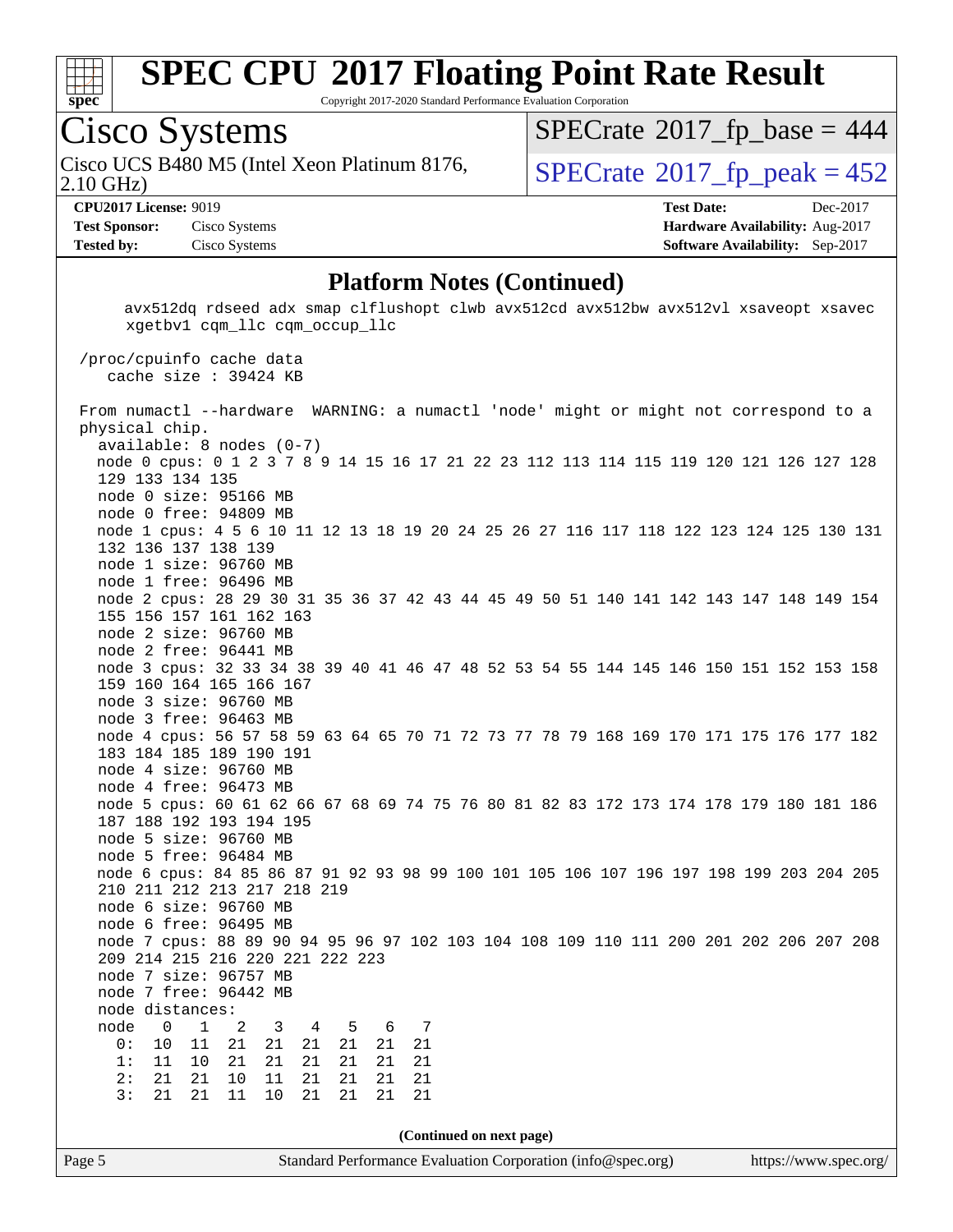| S | 1<br>U | æ | Ľ |  |
|---|--------|---|---|--|

Copyright 2017-2020 Standard Performance Evaluation Corporation

Cisco Systems 2.10 GHz) Cisco UCS B480 M5 (Intel Xeon Platinum 8176,  $\vert$ [SPECrate](http://www.spec.org/auto/cpu2017/Docs/result-fields.html#SPECrate2017fppeak)®[2017\\_fp\\_peak = 4](http://www.spec.org/auto/cpu2017/Docs/result-fields.html#SPECrate2017fppeak)52  $SPECTate$ <sup>®</sup>[2017\\_fp\\_base =](http://www.spec.org/auto/cpu2017/Docs/result-fields.html#SPECrate2017fpbase) 444 **[CPU2017 License:](http://www.spec.org/auto/cpu2017/Docs/result-fields.html#CPU2017License)** 9019 **[Test Date:](http://www.spec.org/auto/cpu2017/Docs/result-fields.html#TestDate)** Dec-2017 **[Test Sponsor:](http://www.spec.org/auto/cpu2017/Docs/result-fields.html#TestSponsor)** Cisco Systems **[Hardware Availability:](http://www.spec.org/auto/cpu2017/Docs/result-fields.html#HardwareAvailability)** Aug-2017 **[Tested by:](http://www.spec.org/auto/cpu2017/Docs/result-fields.html#Testedby)** Cisco Systems **[Software Availability:](http://www.spec.org/auto/cpu2017/Docs/result-fields.html#SoftwareAvailability)** Sep-2017 **[Platform Notes \(Continued\)](http://www.spec.org/auto/cpu2017/Docs/result-fields.html#PlatformNotes)** 4: 21 21 21 21 10 11 21 21 5: 21 21 21 21 11 10 21 21 6: 21 21 21 21 21 21 10 11 7: 21 21 21 21 21 21 11 10 From /proc/meminfo MemTotal: 791027336 kB HugePages\_Total: 0 Hugepagesize: 2048 kB From /etc/\*release\* /etc/\*version\* SuSE-release: SUSE Linux Enterprise Server 12 (x86\_64) VERSION = 12 PATCHLEVEL = 2 # This file is deprecated and will be removed in a future service pack or release. # Please check /etc/os-release for details about this release. os-release: NAME="SLES" VERSION="12-SP2" VERSION\_ID="12.2" PRETTY\_NAME="SUSE Linux Enterprise Server 12 SP2" ID="sles" ANSI\_COLOR="0;32" CPE\_NAME="cpe:/o:suse:sles:12:sp2" uname -a: Linux linux-0vth 4.4.21-69-default #1 SMP Tue Oct 25 10:58:20 UTC 2016 (9464f67) x86\_64 x86\_64 x86\_64 GNU/Linux run-level 3 Jan 1 00:11 SPEC is set to: /home/cpu2017 Filesystem Type Size Used Avail Use% Mounted on /dev/sda1 xfs 280G 31G 249G 11% / Additional information from dmidecode follows. WARNING: Use caution when you interpret this section. The 'dmidecode' program reads system data which is "intended to allow hardware to be accurately determined", but the intent may not be met, as there are frequent changes to hardware, firmware, and the "DMTF SMBIOS" standard. BIOS Cisco Systems, Inc. B480M5.3.2.0.176.0425171408 04/25/2017 Memory: 48x 0xCE00 M393A2G40EB2-CTD 16 GB 2 rank 2666 (End of data from sysinfo program)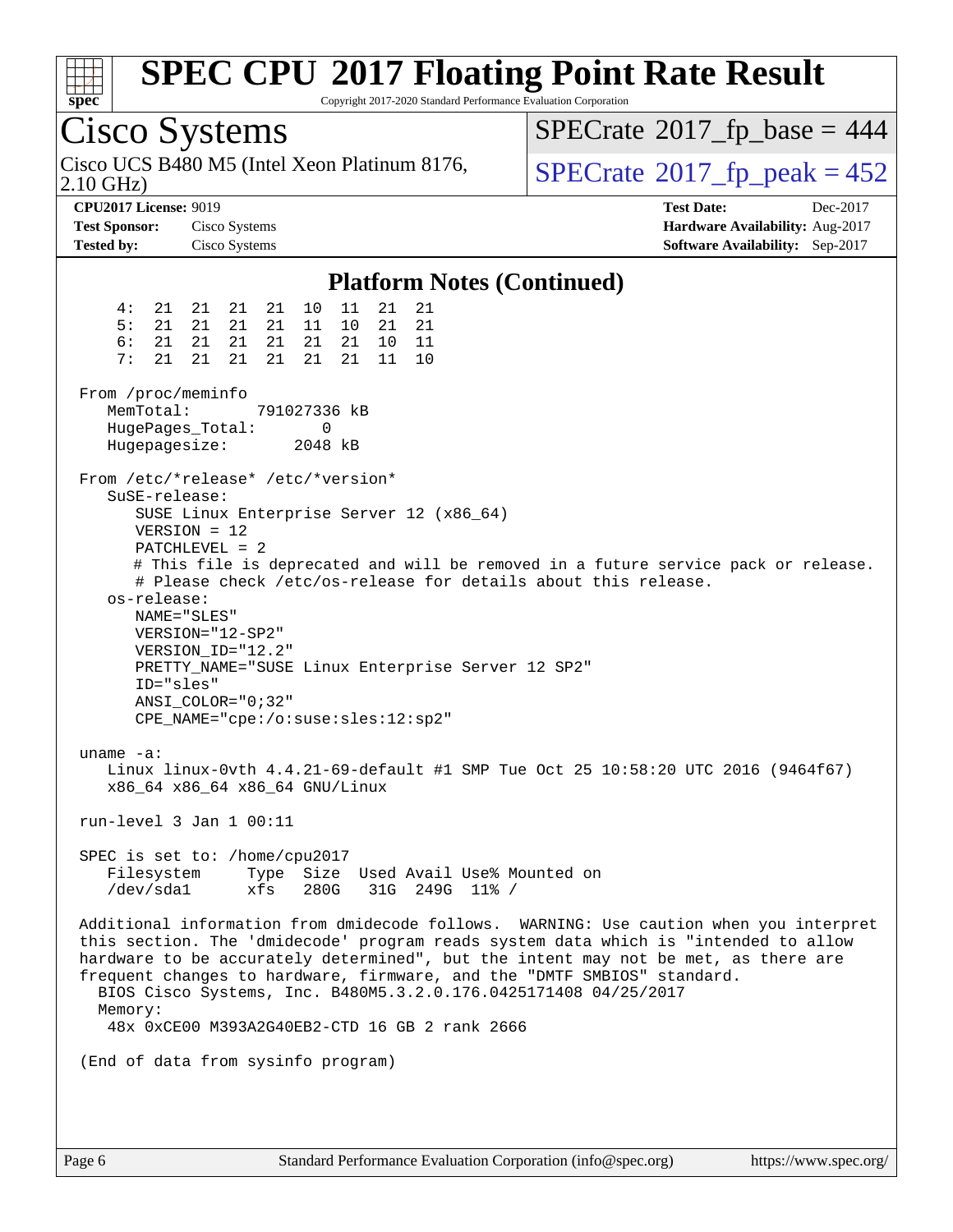| S) | L | c | L. |  |
|----|---|---|----|--|

Copyright 2017-2020 Standard Performance Evaluation Corporation

# Cisco Systems<br>Cisco UCS B480 M5 (Intel Xeon Platinum 8176,

 $SPECrate$ <sup>®</sup>[2017\\_fp\\_base =](http://www.spec.org/auto/cpu2017/Docs/result-fields.html#SPECrate2017fpbase) 444

2.10 GHz)

 $SPECTate$ <sup>®</sup>[2017\\_fp\\_peak = 4](http://www.spec.org/auto/cpu2017/Docs/result-fields.html#SPECrate2017fppeak)52

**[CPU2017 License:](http://www.spec.org/auto/cpu2017/Docs/result-fields.html#CPU2017License)** 9019 **[Test Date:](http://www.spec.org/auto/cpu2017/Docs/result-fields.html#TestDate)** Dec-2017 **[Test Sponsor:](http://www.spec.org/auto/cpu2017/Docs/result-fields.html#TestSponsor)** Cisco Systems **[Hardware Availability:](http://www.spec.org/auto/cpu2017/Docs/result-fields.html#HardwareAvailability)** Aug-2017 **[Tested by:](http://www.spec.org/auto/cpu2017/Docs/result-fields.html#Testedby)** Cisco Systems **[Software Availability:](http://www.spec.org/auto/cpu2017/Docs/result-fields.html#SoftwareAvailability)** Sep-2017

#### **[Compiler Version Notes](http://www.spec.org/auto/cpu2017/Docs/result-fields.html#CompilerVersionNotes)**

| 519.1bm_r(base, peak) 538.imagick_r(base, peak)<br>C<br>544.nab_r(base, peak)                                                                                                                 |  |
|-----------------------------------------------------------------------------------------------------------------------------------------------------------------------------------------------|--|
| icc (ICC) 18.0.0 20170811<br>Copyright (C) 1985-2017 Intel Corporation. All rights reserved.                                                                                                  |  |
| 508.namd_r(base, peak) 510.parest_r(base, peak)<br>$C++$                                                                                                                                      |  |
| icpc (ICC) 18.0.0 20170811<br>Copyright (C) 1985-2017 Intel Corporation. All rights reserved.                                                                                                 |  |
| C++, C $ 511.povray_r(base, peak) 526.blender_r(base, peak)$<br>__________________________                                                                                                    |  |
| icpc (ICC) 18.0.0 20170811<br>Copyright (C) 1985-2017 Intel Corporation. All rights reserved.<br>icc (ICC) 18.0.0 20170811<br>Copyright (C) 1985-2017 Intel Corporation. All rights reserved. |  |
| $C++$ , C, Fortran   507.cactuBSSN_r(base, peak)                                                                                                                                              |  |
| icpc (ICC) 18.0.0 20170811<br>Copyright (C) 1985-2017 Intel Corporation. All rights reserved.<br>icc (ICC) 18.0.0 20170811<br>Copyright (C) 1985-2017 Intel Corporation. All rights reserved. |  |
| ifort (IFORT) 18.0.0 20170811<br>Copyright (C) 1985-2017 Intel Corporation. All rights reserved.                                                                                              |  |
| 503.bwaves_r(base, peak) 549.fotonik3d_r(base, peak)<br>Fortran<br>554.roms_r(base, peak)                                                                                                     |  |
| ifort (IFORT) 18.0.0 20170811<br>Copyright (C) 1985-2017 Intel Corporation. All rights reserved.                                                                                              |  |
| 521.wrf_r(base, peak) 527.cam4_r(base, peak)<br>Fortran, C                                                                                                                                    |  |
| ifort (IFORT) 18.0.0 20170811<br>(Continued on next page)                                                                                                                                     |  |
| Standard Performance Evaluation Corporation (info@spec.org)<br>https://www.spec.org/<br>Page 7                                                                                                |  |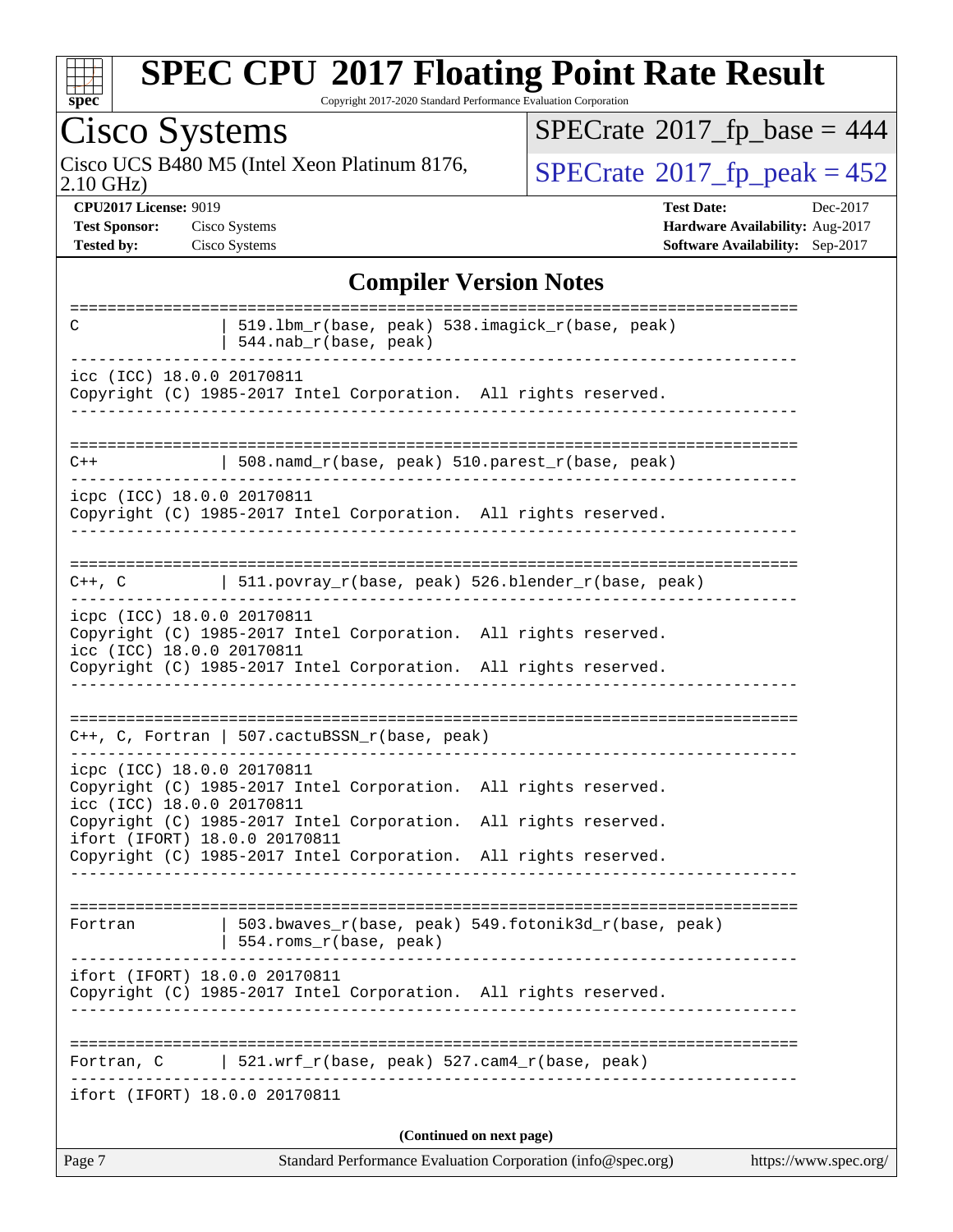

Copyright 2017-2020 Standard Performance Evaluation Corporation

### Cisco Systems

Cisco UCS B480 M5 (Intel Xeon Platinum 8176,  $\vert$ [SPECrate](http://www.spec.org/auto/cpu2017/Docs/result-fields.html#SPECrate2017fppeak)®[2017\\_fp\\_peak = 4](http://www.spec.org/auto/cpu2017/Docs/result-fields.html#SPECrate2017fppeak)52

 $SPECrate$ <sup>®</sup>[2017\\_fp\\_base =](http://www.spec.org/auto/cpu2017/Docs/result-fields.html#SPECrate2017fpbase) 444

2.10 GHz)

**[CPU2017 License:](http://www.spec.org/auto/cpu2017/Docs/result-fields.html#CPU2017License)** 9019 **[Test Date:](http://www.spec.org/auto/cpu2017/Docs/result-fields.html#TestDate)** Dec-2017 **[Test Sponsor:](http://www.spec.org/auto/cpu2017/Docs/result-fields.html#TestSponsor)** Cisco Systems **[Hardware Availability:](http://www.spec.org/auto/cpu2017/Docs/result-fields.html#HardwareAvailability)** Aug-2017 **[Tested by:](http://www.spec.org/auto/cpu2017/Docs/result-fields.html#Testedby)** Cisco Systems **[Software Availability:](http://www.spec.org/auto/cpu2017/Docs/result-fields.html#SoftwareAvailability)** Sep-2017

#### **[Compiler Version Notes \(Continued\)](http://www.spec.org/auto/cpu2017/Docs/result-fields.html#CompilerVersionNotes)**

Copyright (C) 1985-2017 Intel Corporation. All rights reserved. icc (ICC) 18.0.0 20170811 Copyright (C) 1985-2017 Intel Corporation. All rights reserved. ------------------------------------------------------------------------------

### **[Base Compiler Invocation](http://www.spec.org/auto/cpu2017/Docs/result-fields.html#BaseCompilerInvocation)**

[C benchmarks](http://www.spec.org/auto/cpu2017/Docs/result-fields.html#Cbenchmarks):

[icc](http://www.spec.org/cpu2017/results/res2018q1/cpu2017-20171225-02161.flags.html#user_CCbase_intel_icc_18.0_66fc1ee009f7361af1fbd72ca7dcefbb700085f36577c54f309893dd4ec40d12360134090235512931783d35fd58c0460139e722d5067c5574d8eaf2b3e37e92)

[C++ benchmarks:](http://www.spec.org/auto/cpu2017/Docs/result-fields.html#CXXbenchmarks) [icpc](http://www.spec.org/cpu2017/results/res2018q1/cpu2017-20171225-02161.flags.html#user_CXXbase_intel_icpc_18.0_c510b6838c7f56d33e37e94d029a35b4a7bccf4766a728ee175e80a419847e808290a9b78be685c44ab727ea267ec2f070ec5dc83b407c0218cded6866a35d07)

[Fortran benchmarks](http://www.spec.org/auto/cpu2017/Docs/result-fields.html#Fortranbenchmarks): [ifort](http://www.spec.org/cpu2017/results/res2018q1/cpu2017-20171225-02161.flags.html#user_FCbase_intel_ifort_18.0_8111460550e3ca792625aed983ce982f94888b8b503583aa7ba2b8303487b4d8a21a13e7191a45c5fd58ff318f48f9492884d4413fa793fd88dd292cad7027ca)

[Benchmarks using both Fortran and C](http://www.spec.org/auto/cpu2017/Docs/result-fields.html#BenchmarksusingbothFortranandC): [ifort](http://www.spec.org/cpu2017/results/res2018q1/cpu2017-20171225-02161.flags.html#user_CC_FCbase_intel_ifort_18.0_8111460550e3ca792625aed983ce982f94888b8b503583aa7ba2b8303487b4d8a21a13e7191a45c5fd58ff318f48f9492884d4413fa793fd88dd292cad7027ca) [icc](http://www.spec.org/cpu2017/results/res2018q1/cpu2017-20171225-02161.flags.html#user_CC_FCbase_intel_icc_18.0_66fc1ee009f7361af1fbd72ca7dcefbb700085f36577c54f309893dd4ec40d12360134090235512931783d35fd58c0460139e722d5067c5574d8eaf2b3e37e92)

[Benchmarks using both C and C++](http://www.spec.org/auto/cpu2017/Docs/result-fields.html#BenchmarksusingbothCandCXX): [icpc](http://www.spec.org/cpu2017/results/res2018q1/cpu2017-20171225-02161.flags.html#user_CC_CXXbase_intel_icpc_18.0_c510b6838c7f56d33e37e94d029a35b4a7bccf4766a728ee175e80a419847e808290a9b78be685c44ab727ea267ec2f070ec5dc83b407c0218cded6866a35d07) [icc](http://www.spec.org/cpu2017/results/res2018q1/cpu2017-20171225-02161.flags.html#user_CC_CXXbase_intel_icc_18.0_66fc1ee009f7361af1fbd72ca7dcefbb700085f36577c54f309893dd4ec40d12360134090235512931783d35fd58c0460139e722d5067c5574d8eaf2b3e37e92)

[Benchmarks using Fortran, C, and C++:](http://www.spec.org/auto/cpu2017/Docs/result-fields.html#BenchmarksusingFortranCandCXX) [icpc](http://www.spec.org/cpu2017/results/res2018q1/cpu2017-20171225-02161.flags.html#user_CC_CXX_FCbase_intel_icpc_18.0_c510b6838c7f56d33e37e94d029a35b4a7bccf4766a728ee175e80a419847e808290a9b78be685c44ab727ea267ec2f070ec5dc83b407c0218cded6866a35d07) [icc](http://www.spec.org/cpu2017/results/res2018q1/cpu2017-20171225-02161.flags.html#user_CC_CXX_FCbase_intel_icc_18.0_66fc1ee009f7361af1fbd72ca7dcefbb700085f36577c54f309893dd4ec40d12360134090235512931783d35fd58c0460139e722d5067c5574d8eaf2b3e37e92) [ifort](http://www.spec.org/cpu2017/results/res2018q1/cpu2017-20171225-02161.flags.html#user_CC_CXX_FCbase_intel_ifort_18.0_8111460550e3ca792625aed983ce982f94888b8b503583aa7ba2b8303487b4d8a21a13e7191a45c5fd58ff318f48f9492884d4413fa793fd88dd292cad7027ca)

### **[Base Portability Flags](http://www.spec.org/auto/cpu2017/Docs/result-fields.html#BasePortabilityFlags)**

 503.bwaves\_r: [-DSPEC\\_LP64](http://www.spec.org/cpu2017/results/res2018q1/cpu2017-20171225-02161.flags.html#suite_basePORTABILITY503_bwaves_r_DSPEC_LP64) 507.cactuBSSN\_r: [-DSPEC\\_LP64](http://www.spec.org/cpu2017/results/res2018q1/cpu2017-20171225-02161.flags.html#suite_basePORTABILITY507_cactuBSSN_r_DSPEC_LP64) 508.namd\_r: [-DSPEC\\_LP64](http://www.spec.org/cpu2017/results/res2018q1/cpu2017-20171225-02161.flags.html#suite_basePORTABILITY508_namd_r_DSPEC_LP64) 510.parest\_r: [-DSPEC\\_LP64](http://www.spec.org/cpu2017/results/res2018q1/cpu2017-20171225-02161.flags.html#suite_basePORTABILITY510_parest_r_DSPEC_LP64) 511.povray\_r: [-DSPEC\\_LP64](http://www.spec.org/cpu2017/results/res2018q1/cpu2017-20171225-02161.flags.html#suite_basePORTABILITY511_povray_r_DSPEC_LP64) 519.lbm\_r: [-DSPEC\\_LP64](http://www.spec.org/cpu2017/results/res2018q1/cpu2017-20171225-02161.flags.html#suite_basePORTABILITY519_lbm_r_DSPEC_LP64) 521.wrf\_r: [-DSPEC\\_LP64](http://www.spec.org/cpu2017/results/res2018q1/cpu2017-20171225-02161.flags.html#suite_basePORTABILITY521_wrf_r_DSPEC_LP64) [-DSPEC\\_CASE\\_FLAG](http://www.spec.org/cpu2017/results/res2018q1/cpu2017-20171225-02161.flags.html#b521.wrf_r_baseCPORTABILITY_DSPEC_CASE_FLAG) [-convert big\\_endian](http://www.spec.org/cpu2017/results/res2018q1/cpu2017-20171225-02161.flags.html#user_baseFPORTABILITY521_wrf_r_convert_big_endian_c3194028bc08c63ac5d04de18c48ce6d347e4e562e8892b8bdbdc0214820426deb8554edfa529a3fb25a586e65a3d812c835984020483e7e73212c4d31a38223) 526.blender\_r: [-DSPEC\\_LP64](http://www.spec.org/cpu2017/results/res2018q1/cpu2017-20171225-02161.flags.html#suite_basePORTABILITY526_blender_r_DSPEC_LP64) [-DSPEC\\_LINUX](http://www.spec.org/cpu2017/results/res2018q1/cpu2017-20171225-02161.flags.html#b526.blender_r_baseCPORTABILITY_DSPEC_LINUX) [-funsigned-char](http://www.spec.org/cpu2017/results/res2018q1/cpu2017-20171225-02161.flags.html#user_baseCPORTABILITY526_blender_r_force_uchar_40c60f00ab013830e2dd6774aeded3ff59883ba5a1fc5fc14077f794d777847726e2a5858cbc7672e36e1b067e7e5c1d9a74f7176df07886a243d7cc18edfe67) 527.cam4\_r: [-DSPEC\\_LP64](http://www.spec.org/cpu2017/results/res2018q1/cpu2017-20171225-02161.flags.html#suite_basePORTABILITY527_cam4_r_DSPEC_LP64) [-DSPEC\\_CASE\\_FLAG](http://www.spec.org/cpu2017/results/res2018q1/cpu2017-20171225-02161.flags.html#b527.cam4_r_baseCPORTABILITY_DSPEC_CASE_FLAG) 538.imagick\_r: [-DSPEC\\_LP64](http://www.spec.org/cpu2017/results/res2018q1/cpu2017-20171225-02161.flags.html#suite_basePORTABILITY538_imagick_r_DSPEC_LP64) 544.nab\_r: [-DSPEC\\_LP64](http://www.spec.org/cpu2017/results/res2018q1/cpu2017-20171225-02161.flags.html#suite_basePORTABILITY544_nab_r_DSPEC_LP64) 549.fotonik3d\_r: [-DSPEC\\_LP64](http://www.spec.org/cpu2017/results/res2018q1/cpu2017-20171225-02161.flags.html#suite_basePORTABILITY549_fotonik3d_r_DSPEC_LP64) 554.roms\_r: [-DSPEC\\_LP64](http://www.spec.org/cpu2017/results/res2018q1/cpu2017-20171225-02161.flags.html#suite_basePORTABILITY554_roms_r_DSPEC_LP64)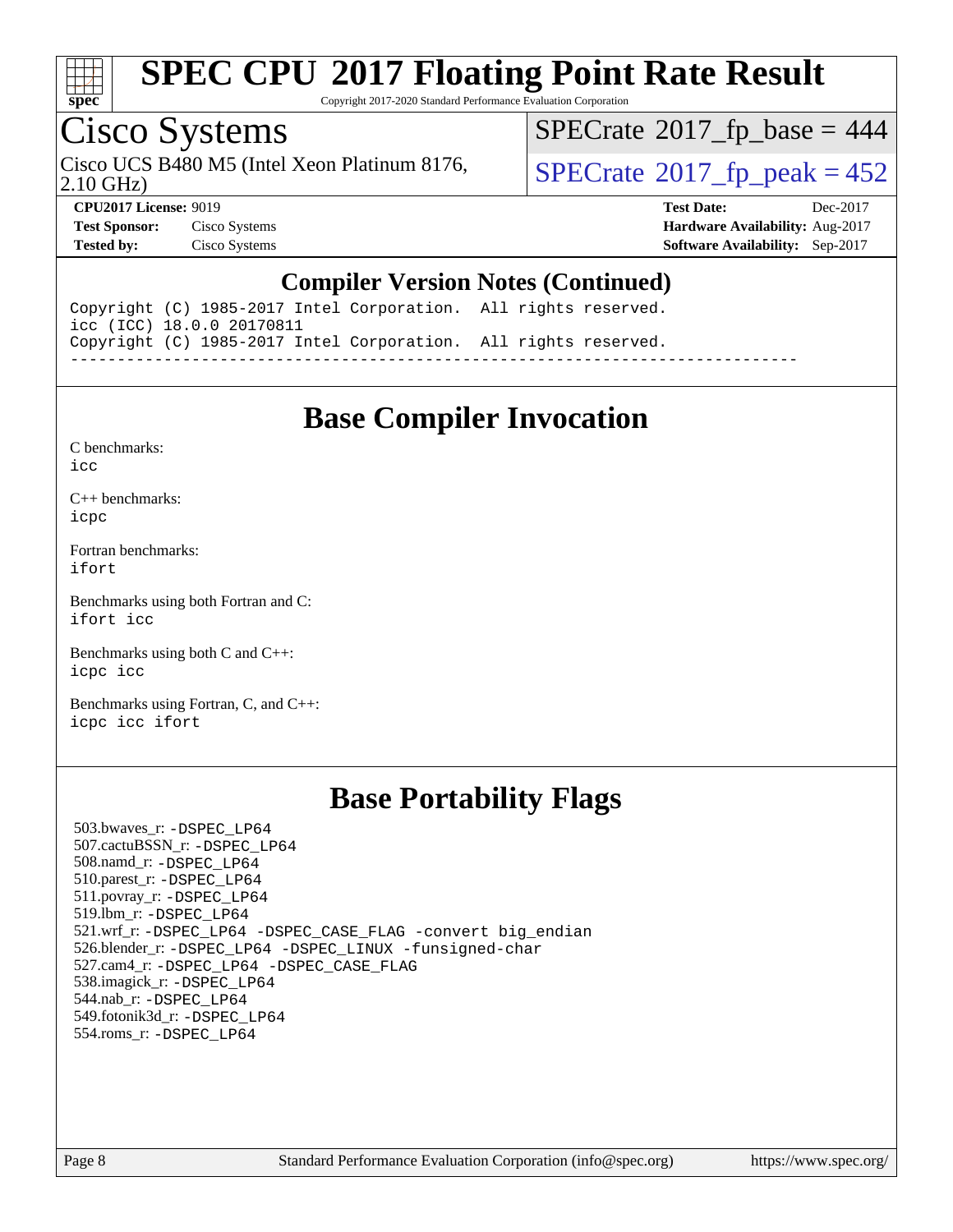

Copyright 2017-2020 Standard Performance Evaluation Corporation

### Cisco Systems

2.10 GHz) Cisco UCS B480 M5 (Intel Xeon Platinum 8176,  $\vert$ [SPECrate](http://www.spec.org/auto/cpu2017/Docs/result-fields.html#SPECrate2017fppeak)®[2017\\_fp\\_peak = 4](http://www.spec.org/auto/cpu2017/Docs/result-fields.html#SPECrate2017fppeak)52

 $SPECTate$ <sup>®</sup>[2017\\_fp\\_base =](http://www.spec.org/auto/cpu2017/Docs/result-fields.html#SPECrate2017fpbase) 444

**[CPU2017 License:](http://www.spec.org/auto/cpu2017/Docs/result-fields.html#CPU2017License)** 9019 **[Test Date:](http://www.spec.org/auto/cpu2017/Docs/result-fields.html#TestDate)** Dec-2017 **[Test Sponsor:](http://www.spec.org/auto/cpu2017/Docs/result-fields.html#TestSponsor)** Cisco Systems **[Hardware Availability:](http://www.spec.org/auto/cpu2017/Docs/result-fields.html#HardwareAvailability)** Aug-2017 **[Tested by:](http://www.spec.org/auto/cpu2017/Docs/result-fields.html#Testedby)** Cisco Systems **[Software Availability:](http://www.spec.org/auto/cpu2017/Docs/result-fields.html#SoftwareAvailability)** Sep-2017

### **[Base Optimization Flags](http://www.spec.org/auto/cpu2017/Docs/result-fields.html#BaseOptimizationFlags)**

#### [C benchmarks:](http://www.spec.org/auto/cpu2017/Docs/result-fields.html#Cbenchmarks)

[-xCORE-AVX2](http://www.spec.org/cpu2017/results/res2018q1/cpu2017-20171225-02161.flags.html#user_CCbase_f-xCORE-AVX2) [-ipo](http://www.spec.org/cpu2017/results/res2018q1/cpu2017-20171225-02161.flags.html#user_CCbase_f-ipo) [-O3](http://www.spec.org/cpu2017/results/res2018q1/cpu2017-20171225-02161.flags.html#user_CCbase_f-O3) [-no-prec-div](http://www.spec.org/cpu2017/results/res2018q1/cpu2017-20171225-02161.flags.html#user_CCbase_f-no-prec-div) [-qopt-prefetch](http://www.spec.org/cpu2017/results/res2018q1/cpu2017-20171225-02161.flags.html#user_CCbase_f-qopt-prefetch) [-ffinite-math-only](http://www.spec.org/cpu2017/results/res2018q1/cpu2017-20171225-02161.flags.html#user_CCbase_f_finite_math_only_cb91587bd2077682c4b38af759c288ed7c732db004271a9512da14a4f8007909a5f1427ecbf1a0fb78ff2a814402c6114ac565ca162485bbcae155b5e4258871) [-qopt-mem-layout-trans=3](http://www.spec.org/cpu2017/results/res2018q1/cpu2017-20171225-02161.flags.html#user_CCbase_f-qopt-mem-layout-trans_de80db37974c74b1f0e20d883f0b675c88c3b01e9d123adea9b28688d64333345fb62bc4a798493513fdb68f60282f9a726aa07f478b2f7113531aecce732043) [C++ benchmarks](http://www.spec.org/auto/cpu2017/Docs/result-fields.html#CXXbenchmarks): [-xCORE-AVX2](http://www.spec.org/cpu2017/results/res2018q1/cpu2017-20171225-02161.flags.html#user_CXXbase_f-xCORE-AVX2) [-ipo](http://www.spec.org/cpu2017/results/res2018q1/cpu2017-20171225-02161.flags.html#user_CXXbase_f-ipo) [-O3](http://www.spec.org/cpu2017/results/res2018q1/cpu2017-20171225-02161.flags.html#user_CXXbase_f-O3) [-no-prec-div](http://www.spec.org/cpu2017/results/res2018q1/cpu2017-20171225-02161.flags.html#user_CXXbase_f-no-prec-div) [-qopt-prefetch](http://www.spec.org/cpu2017/results/res2018q1/cpu2017-20171225-02161.flags.html#user_CXXbase_f-qopt-prefetch) [-ffinite-math-only](http://www.spec.org/cpu2017/results/res2018q1/cpu2017-20171225-02161.flags.html#user_CXXbase_f_finite_math_only_cb91587bd2077682c4b38af759c288ed7c732db004271a9512da14a4f8007909a5f1427ecbf1a0fb78ff2a814402c6114ac565ca162485bbcae155b5e4258871) [-qopt-mem-layout-trans=3](http://www.spec.org/cpu2017/results/res2018q1/cpu2017-20171225-02161.flags.html#user_CXXbase_f-qopt-mem-layout-trans_de80db37974c74b1f0e20d883f0b675c88c3b01e9d123adea9b28688d64333345fb62bc4a798493513fdb68f60282f9a726aa07f478b2f7113531aecce732043) [Fortran benchmarks:](http://www.spec.org/auto/cpu2017/Docs/result-fields.html#Fortranbenchmarks) [-xCORE-AVX2](http://www.spec.org/cpu2017/results/res2018q1/cpu2017-20171225-02161.flags.html#user_FCbase_f-xCORE-AVX2) [-ipo](http://www.spec.org/cpu2017/results/res2018q1/cpu2017-20171225-02161.flags.html#user_FCbase_f-ipo) [-O3](http://www.spec.org/cpu2017/results/res2018q1/cpu2017-20171225-02161.flags.html#user_FCbase_f-O3) [-no-prec-div](http://www.spec.org/cpu2017/results/res2018q1/cpu2017-20171225-02161.flags.html#user_FCbase_f-no-prec-div) [-qopt-prefetch](http://www.spec.org/cpu2017/results/res2018q1/cpu2017-20171225-02161.flags.html#user_FCbase_f-qopt-prefetch) [-ffinite-math-only](http://www.spec.org/cpu2017/results/res2018q1/cpu2017-20171225-02161.flags.html#user_FCbase_f_finite_math_only_cb91587bd2077682c4b38af759c288ed7c732db004271a9512da14a4f8007909a5f1427ecbf1a0fb78ff2a814402c6114ac565ca162485bbcae155b5e4258871) [-qopt-mem-layout-trans=3](http://www.spec.org/cpu2017/results/res2018q1/cpu2017-20171225-02161.flags.html#user_FCbase_f-qopt-mem-layout-trans_de80db37974c74b1f0e20d883f0b675c88c3b01e9d123adea9b28688d64333345fb62bc4a798493513fdb68f60282f9a726aa07f478b2f7113531aecce732043) [-nostandard-realloc-lhs](http://www.spec.org/cpu2017/results/res2018q1/cpu2017-20171225-02161.flags.html#user_FCbase_f_2003_std_realloc_82b4557e90729c0f113870c07e44d33d6f5a304b4f63d4c15d2d0f1fab99f5daaed73bdb9275d9ae411527f28b936061aa8b9c8f2d63842963b95c9dd6426b8a) [-align array32byte](http://www.spec.org/cpu2017/results/res2018q1/cpu2017-20171225-02161.flags.html#user_FCbase_align_array32byte_b982fe038af199962ba9a80c053b8342c548c85b40b8e86eb3cc33dee0d7986a4af373ac2d51c3f7cf710a18d62fdce2948f201cd044323541f22fc0fffc51b6) [Benchmarks using both Fortran and C:](http://www.spec.org/auto/cpu2017/Docs/result-fields.html#BenchmarksusingbothFortranandC) [-xCORE-AVX2](http://www.spec.org/cpu2017/results/res2018q1/cpu2017-20171225-02161.flags.html#user_CC_FCbase_f-xCORE-AVX2) [-ipo](http://www.spec.org/cpu2017/results/res2018q1/cpu2017-20171225-02161.flags.html#user_CC_FCbase_f-ipo) [-O3](http://www.spec.org/cpu2017/results/res2018q1/cpu2017-20171225-02161.flags.html#user_CC_FCbase_f-O3) [-no-prec-div](http://www.spec.org/cpu2017/results/res2018q1/cpu2017-20171225-02161.flags.html#user_CC_FCbase_f-no-prec-div) [-qopt-prefetch](http://www.spec.org/cpu2017/results/res2018q1/cpu2017-20171225-02161.flags.html#user_CC_FCbase_f-qopt-prefetch) [-ffinite-math-only](http://www.spec.org/cpu2017/results/res2018q1/cpu2017-20171225-02161.flags.html#user_CC_FCbase_f_finite_math_only_cb91587bd2077682c4b38af759c288ed7c732db004271a9512da14a4f8007909a5f1427ecbf1a0fb78ff2a814402c6114ac565ca162485bbcae155b5e4258871) [-qopt-mem-layout-trans=3](http://www.spec.org/cpu2017/results/res2018q1/cpu2017-20171225-02161.flags.html#user_CC_FCbase_f-qopt-mem-layout-trans_de80db37974c74b1f0e20d883f0b675c88c3b01e9d123adea9b28688d64333345fb62bc4a798493513fdb68f60282f9a726aa07f478b2f7113531aecce732043) [-nostandard-realloc-lhs](http://www.spec.org/cpu2017/results/res2018q1/cpu2017-20171225-02161.flags.html#user_CC_FCbase_f_2003_std_realloc_82b4557e90729c0f113870c07e44d33d6f5a304b4f63d4c15d2d0f1fab99f5daaed73bdb9275d9ae411527f28b936061aa8b9c8f2d63842963b95c9dd6426b8a) [-align array32byte](http://www.spec.org/cpu2017/results/res2018q1/cpu2017-20171225-02161.flags.html#user_CC_FCbase_align_array32byte_b982fe038af199962ba9a80c053b8342c548c85b40b8e86eb3cc33dee0d7986a4af373ac2d51c3f7cf710a18d62fdce2948f201cd044323541f22fc0fffc51b6) [Benchmarks using both C and C++](http://www.spec.org/auto/cpu2017/Docs/result-fields.html#BenchmarksusingbothCandCXX): [-xCORE-AVX2](http://www.spec.org/cpu2017/results/res2018q1/cpu2017-20171225-02161.flags.html#user_CC_CXXbase_f-xCORE-AVX2) [-ipo](http://www.spec.org/cpu2017/results/res2018q1/cpu2017-20171225-02161.flags.html#user_CC_CXXbase_f-ipo) [-O3](http://www.spec.org/cpu2017/results/res2018q1/cpu2017-20171225-02161.flags.html#user_CC_CXXbase_f-O3) [-no-prec-div](http://www.spec.org/cpu2017/results/res2018q1/cpu2017-20171225-02161.flags.html#user_CC_CXXbase_f-no-prec-div) [-qopt-prefetch](http://www.spec.org/cpu2017/results/res2018q1/cpu2017-20171225-02161.flags.html#user_CC_CXXbase_f-qopt-prefetch) [-ffinite-math-only](http://www.spec.org/cpu2017/results/res2018q1/cpu2017-20171225-02161.flags.html#user_CC_CXXbase_f_finite_math_only_cb91587bd2077682c4b38af759c288ed7c732db004271a9512da14a4f8007909a5f1427ecbf1a0fb78ff2a814402c6114ac565ca162485bbcae155b5e4258871) [-qopt-mem-layout-trans=3](http://www.spec.org/cpu2017/results/res2018q1/cpu2017-20171225-02161.flags.html#user_CC_CXXbase_f-qopt-mem-layout-trans_de80db37974c74b1f0e20d883f0b675c88c3b01e9d123adea9b28688d64333345fb62bc4a798493513fdb68f60282f9a726aa07f478b2f7113531aecce732043) [Benchmarks using Fortran, C, and C++](http://www.spec.org/auto/cpu2017/Docs/result-fields.html#BenchmarksusingFortranCandCXX): [-xCORE-AVX2](http://www.spec.org/cpu2017/results/res2018q1/cpu2017-20171225-02161.flags.html#user_CC_CXX_FCbase_f-xCORE-AVX2) [-ipo](http://www.spec.org/cpu2017/results/res2018q1/cpu2017-20171225-02161.flags.html#user_CC_CXX_FCbase_f-ipo) [-O3](http://www.spec.org/cpu2017/results/res2018q1/cpu2017-20171225-02161.flags.html#user_CC_CXX_FCbase_f-O3) [-no-prec-div](http://www.spec.org/cpu2017/results/res2018q1/cpu2017-20171225-02161.flags.html#user_CC_CXX_FCbase_f-no-prec-div) [-qopt-prefetch](http://www.spec.org/cpu2017/results/res2018q1/cpu2017-20171225-02161.flags.html#user_CC_CXX_FCbase_f-qopt-prefetch) [-ffinite-math-only](http://www.spec.org/cpu2017/results/res2018q1/cpu2017-20171225-02161.flags.html#user_CC_CXX_FCbase_f_finite_math_only_cb91587bd2077682c4b38af759c288ed7c732db004271a9512da14a4f8007909a5f1427ecbf1a0fb78ff2a814402c6114ac565ca162485bbcae155b5e4258871)

[-qopt-mem-layout-trans=3](http://www.spec.org/cpu2017/results/res2018q1/cpu2017-20171225-02161.flags.html#user_CC_CXX_FCbase_f-qopt-mem-layout-trans_de80db37974c74b1f0e20d883f0b675c88c3b01e9d123adea9b28688d64333345fb62bc4a798493513fdb68f60282f9a726aa07f478b2f7113531aecce732043) [-nostandard-realloc-lhs](http://www.spec.org/cpu2017/results/res2018q1/cpu2017-20171225-02161.flags.html#user_CC_CXX_FCbase_f_2003_std_realloc_82b4557e90729c0f113870c07e44d33d6f5a304b4f63d4c15d2d0f1fab99f5daaed73bdb9275d9ae411527f28b936061aa8b9c8f2d63842963b95c9dd6426b8a) [-align array32byte](http://www.spec.org/cpu2017/results/res2018q1/cpu2017-20171225-02161.flags.html#user_CC_CXX_FCbase_align_array32byte_b982fe038af199962ba9a80c053b8342c548c85b40b8e86eb3cc33dee0d7986a4af373ac2d51c3f7cf710a18d62fdce2948f201cd044323541f22fc0fffc51b6)

### **[Base Other Flags](http://www.spec.org/auto/cpu2017/Docs/result-fields.html#BaseOtherFlags)**

[C benchmarks](http://www.spec.org/auto/cpu2017/Docs/result-fields.html#Cbenchmarks):  $-m64 - std = c11$  $-m64 - std = c11$ [C++ benchmarks:](http://www.spec.org/auto/cpu2017/Docs/result-fields.html#CXXbenchmarks) [-m64](http://www.spec.org/cpu2017/results/res2018q1/cpu2017-20171225-02161.flags.html#user_CXXbase_intel_intel64_18.0_af43caccfc8ded86e7699f2159af6efc7655f51387b94da716254467f3c01020a5059329e2569e4053f409e7c9202a7efc638f7a6d1ffb3f52dea4a3e31d82ab) [Fortran benchmarks](http://www.spec.org/auto/cpu2017/Docs/result-fields.html#Fortranbenchmarks): [-m64](http://www.spec.org/cpu2017/results/res2018q1/cpu2017-20171225-02161.flags.html#user_FCbase_intel_intel64_18.0_af43caccfc8ded86e7699f2159af6efc7655f51387b94da716254467f3c01020a5059329e2569e4053f409e7c9202a7efc638f7a6d1ffb3f52dea4a3e31d82ab) [Benchmarks using both Fortran and C](http://www.spec.org/auto/cpu2017/Docs/result-fields.html#BenchmarksusingbothFortranandC):  $-m64$   $-std=cl1$ [Benchmarks using both C and C++](http://www.spec.org/auto/cpu2017/Docs/result-fields.html#BenchmarksusingbothCandCXX):  $-m64 - std= c11$  $-m64 - std= c11$ [Benchmarks using Fortran, C, and C++:](http://www.spec.org/auto/cpu2017/Docs/result-fields.html#BenchmarksusingFortranCandCXX)  $-m64 - std = c11$  $-m64 - std = c11$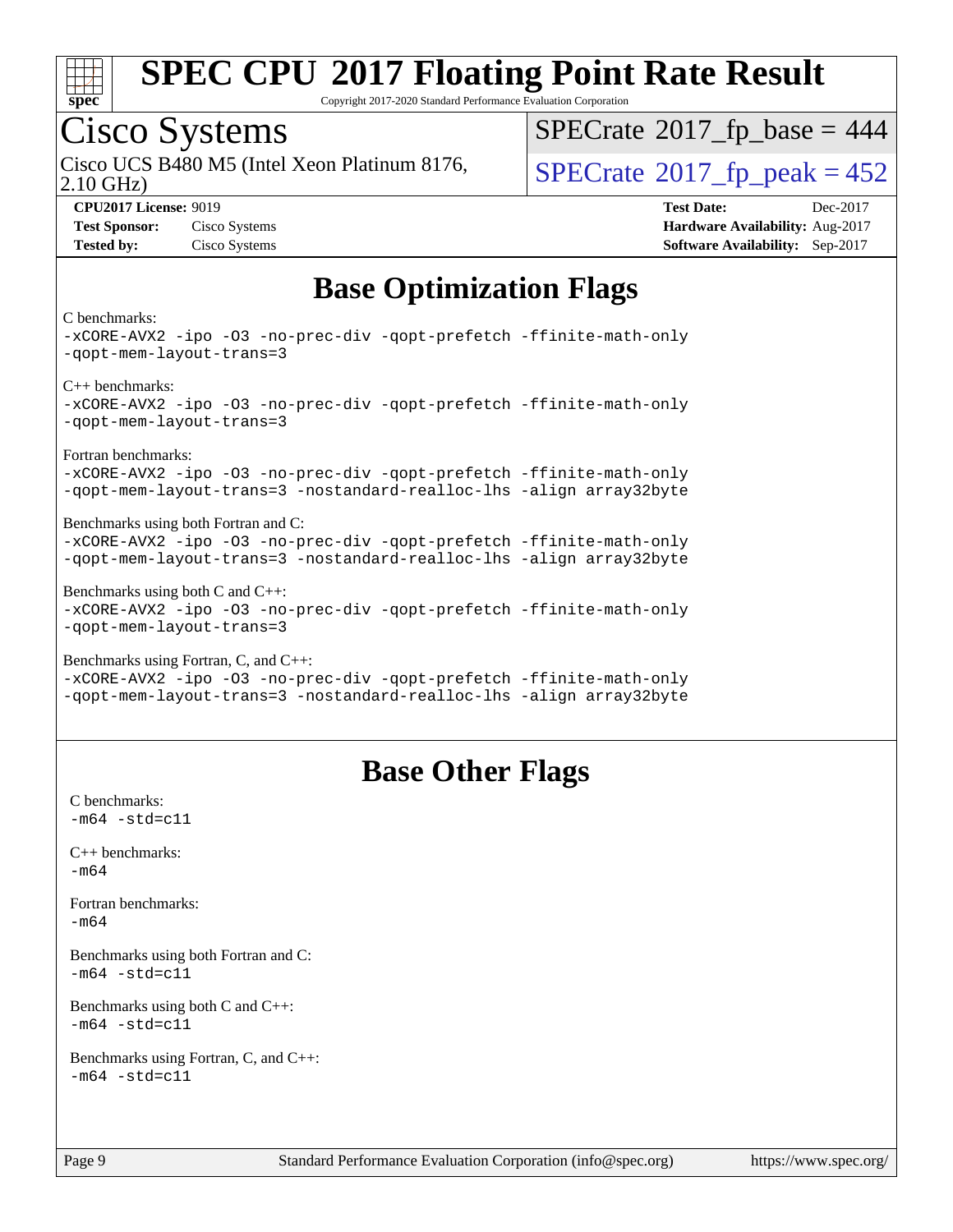

Copyright 2017-2020 Standard Performance Evaluation Corporation

### Cisco Systems

2.10 GHz) Cisco UCS B480 M5 (Intel Xeon Platinum 8176,  $\overline{SPECrate}$  $\overline{SPECrate}$  $\overline{SPECrate}$  2017 fp peak = 452

 $SPECTate$ <sup>®</sup>[2017\\_fp\\_base =](http://www.spec.org/auto/cpu2017/Docs/result-fields.html#SPECrate2017fpbase) 444

**[CPU2017 License:](http://www.spec.org/auto/cpu2017/Docs/result-fields.html#CPU2017License)** 9019 **[Test Date:](http://www.spec.org/auto/cpu2017/Docs/result-fields.html#TestDate)** Dec-2017 **[Test Sponsor:](http://www.spec.org/auto/cpu2017/Docs/result-fields.html#TestSponsor)** Cisco Systems **[Hardware Availability:](http://www.spec.org/auto/cpu2017/Docs/result-fields.html#HardwareAvailability)** Aug-2017 **[Tested by:](http://www.spec.org/auto/cpu2017/Docs/result-fields.html#Testedby)** Cisco Systems **[Software Availability:](http://www.spec.org/auto/cpu2017/Docs/result-fields.html#SoftwareAvailability)** Sep-2017

### **[Peak Compiler Invocation](http://www.spec.org/auto/cpu2017/Docs/result-fields.html#PeakCompilerInvocation)**

[C benchmarks](http://www.spec.org/auto/cpu2017/Docs/result-fields.html#Cbenchmarks):

[icc](http://www.spec.org/cpu2017/results/res2018q1/cpu2017-20171225-02161.flags.html#user_CCpeak_intel_icc_18.0_66fc1ee009f7361af1fbd72ca7dcefbb700085f36577c54f309893dd4ec40d12360134090235512931783d35fd58c0460139e722d5067c5574d8eaf2b3e37e92)

[C++ benchmarks:](http://www.spec.org/auto/cpu2017/Docs/result-fields.html#CXXbenchmarks) [icpc](http://www.spec.org/cpu2017/results/res2018q1/cpu2017-20171225-02161.flags.html#user_CXXpeak_intel_icpc_18.0_c510b6838c7f56d33e37e94d029a35b4a7bccf4766a728ee175e80a419847e808290a9b78be685c44ab727ea267ec2f070ec5dc83b407c0218cded6866a35d07)

[Fortran benchmarks](http://www.spec.org/auto/cpu2017/Docs/result-fields.html#Fortranbenchmarks): [ifort](http://www.spec.org/cpu2017/results/res2018q1/cpu2017-20171225-02161.flags.html#user_FCpeak_intel_ifort_18.0_8111460550e3ca792625aed983ce982f94888b8b503583aa7ba2b8303487b4d8a21a13e7191a45c5fd58ff318f48f9492884d4413fa793fd88dd292cad7027ca)

[Benchmarks using both Fortran and C](http://www.spec.org/auto/cpu2017/Docs/result-fields.html#BenchmarksusingbothFortranandC): [ifort](http://www.spec.org/cpu2017/results/res2018q1/cpu2017-20171225-02161.flags.html#user_CC_FCpeak_intel_ifort_18.0_8111460550e3ca792625aed983ce982f94888b8b503583aa7ba2b8303487b4d8a21a13e7191a45c5fd58ff318f48f9492884d4413fa793fd88dd292cad7027ca) [icc](http://www.spec.org/cpu2017/results/res2018q1/cpu2017-20171225-02161.flags.html#user_CC_FCpeak_intel_icc_18.0_66fc1ee009f7361af1fbd72ca7dcefbb700085f36577c54f309893dd4ec40d12360134090235512931783d35fd58c0460139e722d5067c5574d8eaf2b3e37e92)

[Benchmarks using both C and C++:](http://www.spec.org/auto/cpu2017/Docs/result-fields.html#BenchmarksusingbothCandCXX) [icpc](http://www.spec.org/cpu2017/results/res2018q1/cpu2017-20171225-02161.flags.html#user_CC_CXXpeak_intel_icpc_18.0_c510b6838c7f56d33e37e94d029a35b4a7bccf4766a728ee175e80a419847e808290a9b78be685c44ab727ea267ec2f070ec5dc83b407c0218cded6866a35d07) [icc](http://www.spec.org/cpu2017/results/res2018q1/cpu2017-20171225-02161.flags.html#user_CC_CXXpeak_intel_icc_18.0_66fc1ee009f7361af1fbd72ca7dcefbb700085f36577c54f309893dd4ec40d12360134090235512931783d35fd58c0460139e722d5067c5574d8eaf2b3e37e92)

[Benchmarks using Fortran, C, and C++](http://www.spec.org/auto/cpu2017/Docs/result-fields.html#BenchmarksusingFortranCandCXX): [icpc](http://www.spec.org/cpu2017/results/res2018q1/cpu2017-20171225-02161.flags.html#user_CC_CXX_FCpeak_intel_icpc_18.0_c510b6838c7f56d33e37e94d029a35b4a7bccf4766a728ee175e80a419847e808290a9b78be685c44ab727ea267ec2f070ec5dc83b407c0218cded6866a35d07) [icc](http://www.spec.org/cpu2017/results/res2018q1/cpu2017-20171225-02161.flags.html#user_CC_CXX_FCpeak_intel_icc_18.0_66fc1ee009f7361af1fbd72ca7dcefbb700085f36577c54f309893dd4ec40d12360134090235512931783d35fd58c0460139e722d5067c5574d8eaf2b3e37e92) [ifort](http://www.spec.org/cpu2017/results/res2018q1/cpu2017-20171225-02161.flags.html#user_CC_CXX_FCpeak_intel_ifort_18.0_8111460550e3ca792625aed983ce982f94888b8b503583aa7ba2b8303487b4d8a21a13e7191a45c5fd58ff318f48f9492884d4413fa793fd88dd292cad7027ca)

### **[Peak Portability Flags](http://www.spec.org/auto/cpu2017/Docs/result-fields.html#PeakPortabilityFlags)**

Same as Base Portability Flags

### **[Peak Optimization Flags](http://www.spec.org/auto/cpu2017/Docs/result-fields.html#PeakOptimizationFlags)**

[C benchmarks](http://www.spec.org/auto/cpu2017/Docs/result-fields.html#Cbenchmarks):

| $519.$ lbm_r: -prof-qen(pass 1) -prof-use(pass 2) -ipo -xCORE-AVX2 -03<br>-no-prec-div -qopt-prefetch -ffinite-math-only<br>-gopt-mem-layout-trans=3             |
|------------------------------------------------------------------------------------------------------------------------------------------------------------------|
| 538.imagick_r: -xCORE-AVX2 -ipo -03 -no-prec-div -qopt-prefetch<br>-ffinite-math-only -gopt-mem-layout-trans=3                                                   |
| 544.nab_r: Same as 519.1bm_r                                                                                                                                     |
| $C_{++}$ benchmarks:<br>$-prof-qen(pass 1) -prof-use(pass 2) -ipo -xCORE-AVX2 -O3$<br>-no-prec-div -qopt-prefetch -ffinite-math-only<br>-gopt-mem-layout-trans=3 |
| Fortran benchmarks:                                                                                                                                              |
|                                                                                                                                                                  |
| (Continued on next page)                                                                                                                                         |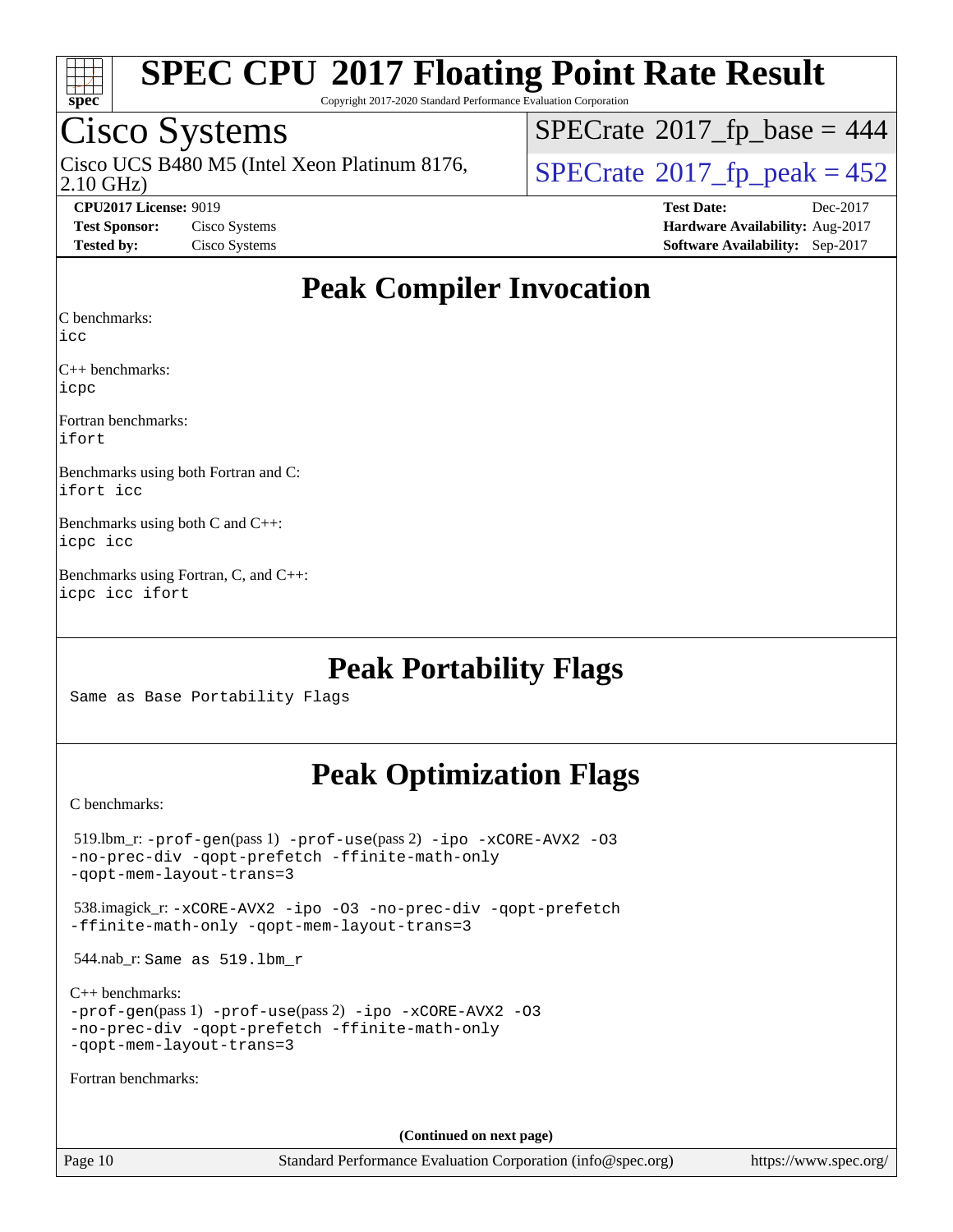

Copyright 2017-2020 Standard Performance Evaluation Corporation

# Cisco Systems

2.10 GHz) Cisco UCS B480 M5 (Intel Xeon Platinum 8176,  $\overline{SPECrate}$  $\overline{SPECrate}$  $\overline{SPECrate}$  2017 fp\_peak = 452

 $SPECrate$ <sup>®</sup>[2017\\_fp\\_base =](http://www.spec.org/auto/cpu2017/Docs/result-fields.html#SPECrate2017fpbase) 444

**[Tested by:](http://www.spec.org/auto/cpu2017/Docs/result-fields.html#Testedby)** Cisco Systems **[Software Availability:](http://www.spec.org/auto/cpu2017/Docs/result-fields.html#SoftwareAvailability)** Sep-2017

**[CPU2017 License:](http://www.spec.org/auto/cpu2017/Docs/result-fields.html#CPU2017License)** 9019 **[Test Date:](http://www.spec.org/auto/cpu2017/Docs/result-fields.html#TestDate)** Dec-2017 **[Test Sponsor:](http://www.spec.org/auto/cpu2017/Docs/result-fields.html#TestSponsor)** Cisco Systems **[Hardware Availability:](http://www.spec.org/auto/cpu2017/Docs/result-fields.html#HardwareAvailability)** Aug-2017

### **[Peak Optimization Flags \(Continued\)](http://www.spec.org/auto/cpu2017/Docs/result-fields.html#PeakOptimizationFlags)**

| 503.bwaves_r: -xCORE-AVX2 -ipo -03 -no-prec-div -qopt-prefetch<br>-ffinite-math-only -qopt-mem-layout-trans=3<br>-nostandard-realloc-lhs -align array32byte                                     |                                                                                         |
|-------------------------------------------------------------------------------------------------------------------------------------------------------------------------------------------------|-----------------------------------------------------------------------------------------|
| 549.fotonik3d_r: Same as 503.bwaves_r                                                                                                                                                           |                                                                                         |
| 554.roms_r:-prof-gen(pass 1) -prof-use(pass 2) -ipo -xCORE-AVX2 -03<br>-no-prec-div -qopt-prefetch -ffinite-math-only<br>-qopt-mem-layout-trans=3 -nostandard-realloc-lhs<br>-align array32byte |                                                                                         |
| Benchmarks using both Fortran and C:<br>-prof-gen(pass 1) -prof-use(pass 2) -ipo -xCORE-AVX2 -03<br>-no-prec-div -qopt-prefetch -ffinite-math-only                                              | -qopt-mem-layout-trans=3 -nostandard-realloc-lhs -align array32byte                     |
| Benchmarks using both $C$ and $C++$ :<br>-prof-gen(pass 1) -prof-use(pass 2) -ipo -xCORE-AVX2 -03<br>-no-prec-div -qopt-prefetch -ffinite-math-only<br>-qopt-mem-layout-trans=3                 |                                                                                         |
| Benchmarks using Fortran, C, and C++:<br>-prof-gen(pass 1) -prof-use(pass 2) -ipo -xCORE-AVX2 -03<br>-no-prec-div -qopt-prefetch -ffinite-math-only                                             | -qopt-mem-layout-trans=3 -nostandard-realloc-lhs -align array32byte                     |
|                                                                                                                                                                                                 | <b>Peak Other Flags</b>                                                                 |
| C benchmarks:<br>$-m64 - std= c11$                                                                                                                                                              |                                                                                         |
| C++ benchmarks:<br>$-m64$                                                                                                                                                                       |                                                                                         |
| Fortran benchmarks:<br>$-m64$                                                                                                                                                                   |                                                                                         |
| Benchmarks using both Fortran and C:<br>-m64 -std=c11                                                                                                                                           |                                                                                         |
| Benchmarks using both C and C++:<br>$-m64 - std= c11$                                                                                                                                           |                                                                                         |
|                                                                                                                                                                                                 |                                                                                         |
|                                                                                                                                                                                                 |                                                                                         |
| Page 11                                                                                                                                                                                         | (Continued on next page)<br>Standard Performance Evaluation Corporation (info@spec.org) |

<https://www.spec.org/>